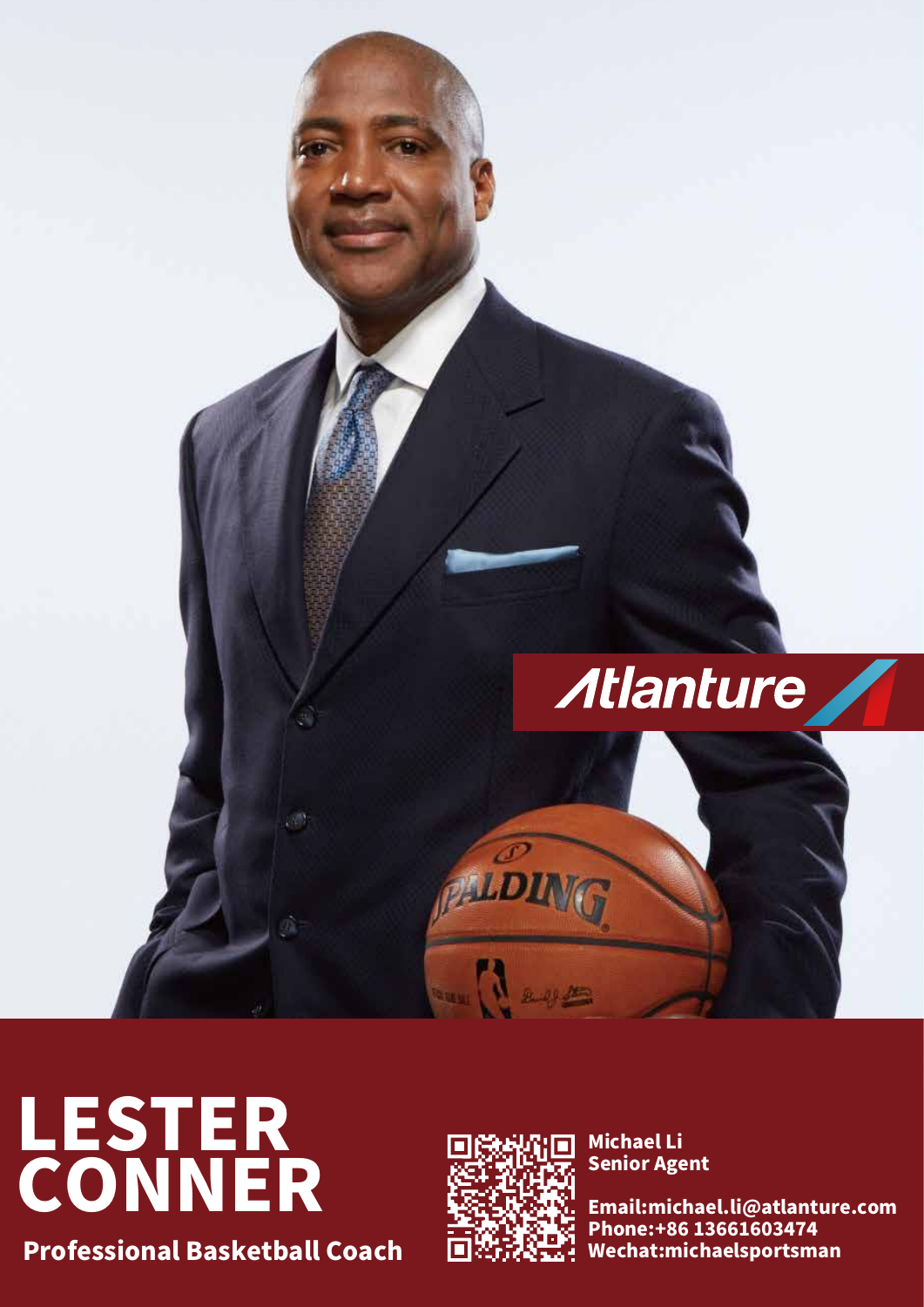



## Lester Conner has 19 years experience as an Assistant<br>Coach as well as 12 years playing in the NBA.

Conner, who played for seven teams in 12 NBA Seasons, began his pro coaching career in 1998 as an assistant coach to Rick Pitino in Boston. He also worked as a scout for the Miami Heat and an assistant coach for the Magic Johnson All-Stars.

Born in September 17, 1959 in Memphis, Tenn, Conner and his wife Stacy are the proud parents of twin daughters, Simone and Alana.

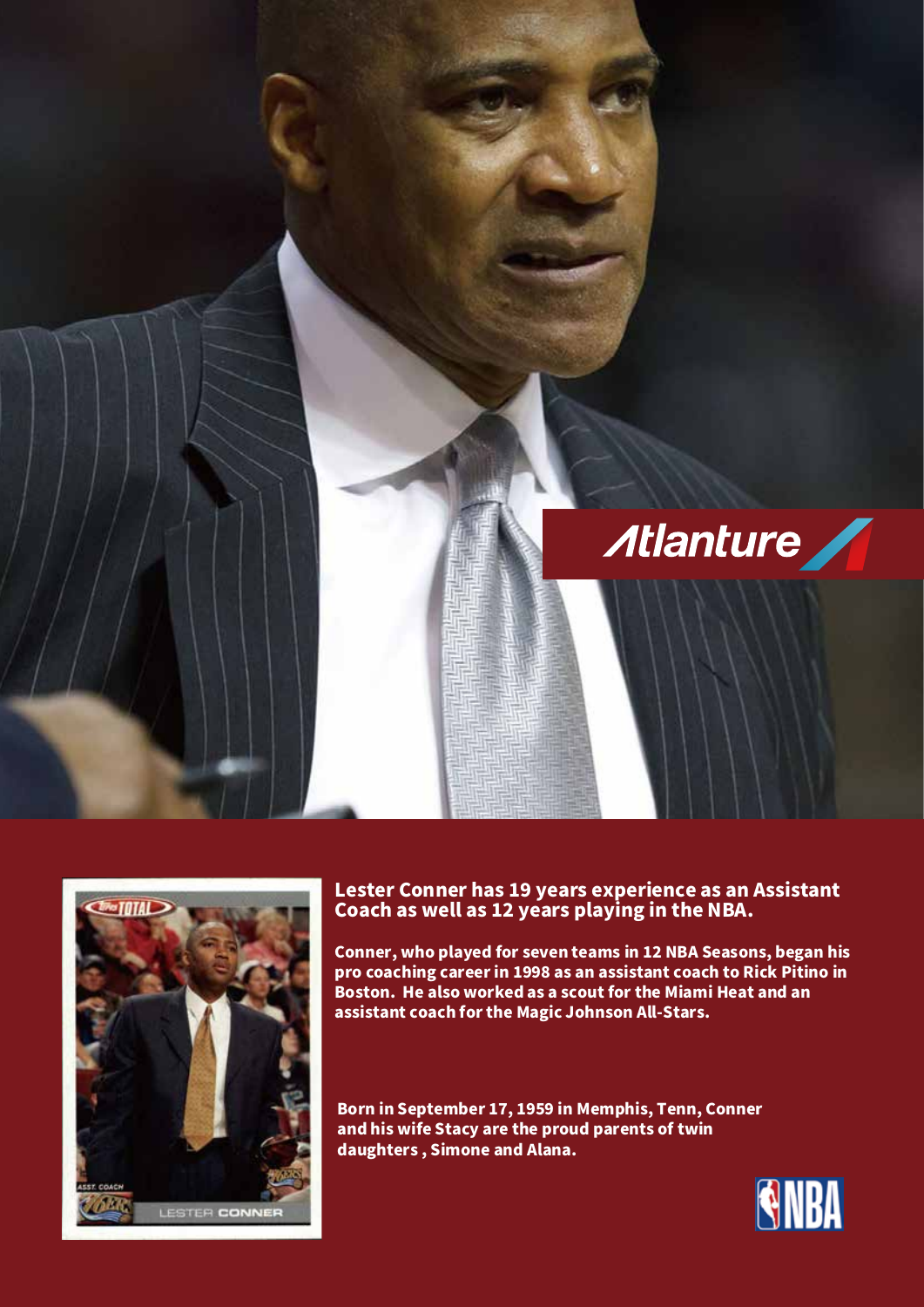

A first round pick of the Golden State Warriors in 1982 (14th Overall), Conner averaged 6.3 points and 3.9 assists with the Warriors, Bucks, Pacers, Rockets, Nets, LA Clippers and Lakers. He earned a Continental **Basketball Association Championship as a member of** the Rapid City Thrillers in 1986-1987.

**Currently a consultant working directly under Magic** Johnson President of Basketball Operations of the Lakers, he has also been the Lead Assistant for the **Denver Nuggets and Atlanta Hawks. The Associate** Head coach in Philadelphia 76ers (2004-2005) an **Assistant Coach with the Indiana Pacers** (2007-2010), Milwaukee Bucks (2005-2007) and **Boston Celtics (1998-2004).**